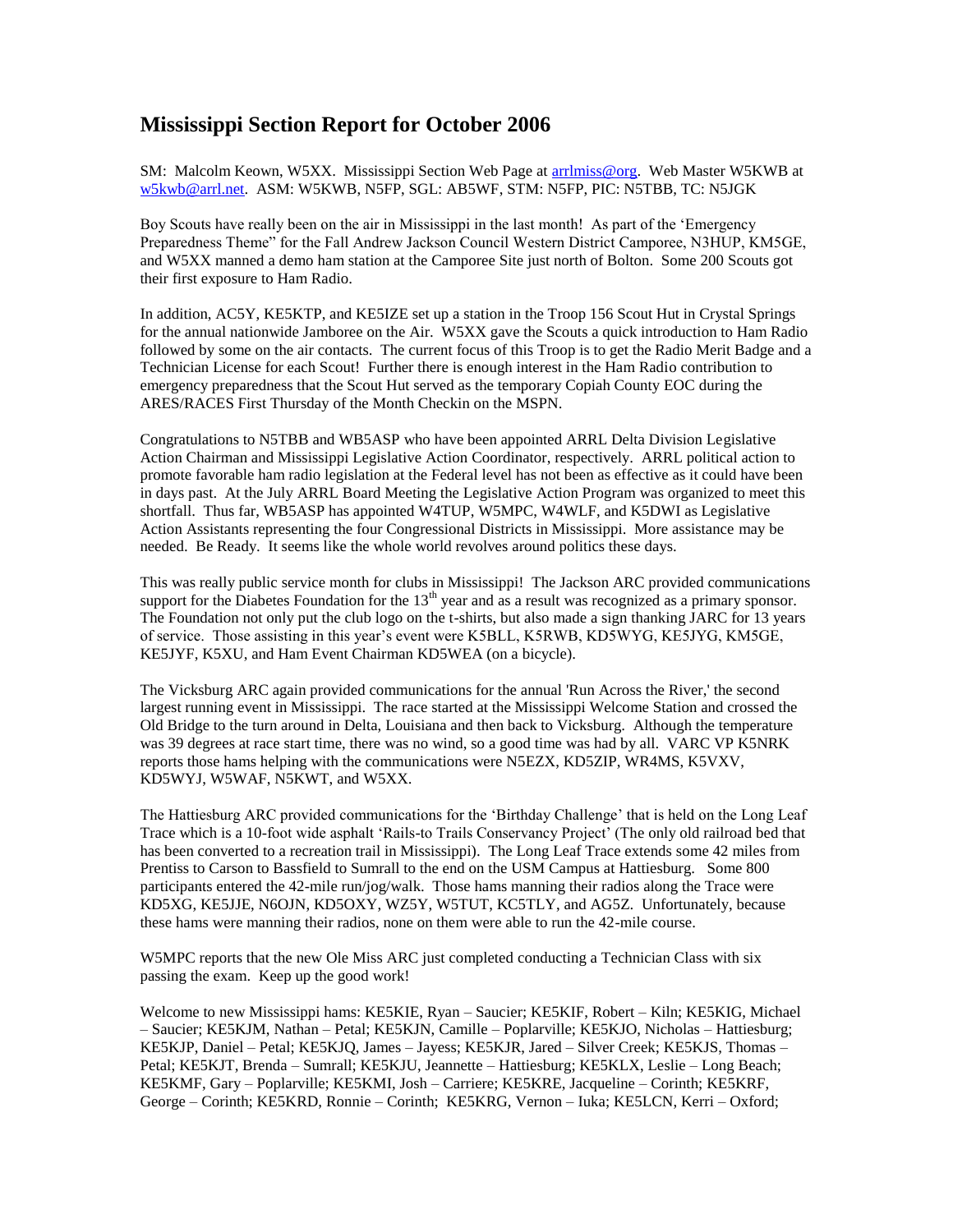KE5LCO, Larry – Oxford; KE5LCP, Bill – Batesville; KE5LCQ, Jordan – Oxford, and KE5LDV, Benjamin – Bruce.

In addition, welcome to AG5Z as DEC for Southeast Mississippi, KD5XG as EC for Forrest County, and KD5NSP as PIO for the Tupelo Area.

Also welcome to new ARRL Members: WA4BBC – Bay St. Louis; KB5BE – Newton; KD5CHE – Quitman; N5DMQ – Olive Branch; KB1JFZ – Carriere; KE5IMH – Pearl; KE5JHL – Vicksburg; KE5JJC – Petal; KA9MQI – Perkinston; KD5PB – Purvis; N4WPG – Union.

Congratulations to the following on their upgrades: KE5AAO – D'Iberville; KE5HKV – Wiggins; KE5HXI – Carriere; N5UDK – Wiggins;

Also congratulations to N5TBB, who was appointed District 7 SkyWarn Coordinator, and KC5NMB, who completed ARRL ECC-02 and 03 and FEMA ICS 100/200/700/800. Jeff has been working hard! Also congratulations to K5FUR, who completed ARRL EC-001, and WB5GUD, who completed FEMA Courses ICS 100/200/700.

DEC/EC Monthly Reports: K5CBS (Stone), WB5CON (NE MS/Alcorn), KD5CQT (Jackson), KC5EAK (Pearl River), WB5GUD (Newton), KD5GWM (Lauderdale/Clarke), KA5ICO (Chickasaw), W5LMW (Union), N5TBB (Tippah/Benton), W4WLF (Gulf Coast/Harrison), K5WSY (Tishomingo), and KB0ZTX (Marshall).

Club Newsletter/Reports: Hattiesburg ARC (AC5E), Sundancer Solar RC (KA5ICO).

Regret to report the passing of N5DVR of New Albany and K5AJ of Louisville.

PIC Report: N5TBB

Net reports: sessions/QNI/QTC (Net Manager)

DRN5 62/MS 100% Rep by N5FP, W5OXA, KB5DZJ, WB5ZED, WA5FB, W5XX (WB5ZED)

MSPN 31/2608/31 (K5NRK)

MS TFC Net 30/165/6 (KB5W)

Magnolia Section Net 31/930/6 (AD5J)

Jackson Co ARES 31/444/6 (KD5CQT)

MS Slow Net 22/75/1 (W3TWD)

Jackson ARC EN 5/55/1 (AB5WF)

Miss/Lou WX Net 5/47/1 (K5NRK)

NE MS ARES 5/74/0 (W5LMW)

Stone County ARES 5/53/0 (K5CBS)

Monroe Co ARC Net 5/63/0 (AD5DO)

Hattiesburg Area EN 5/71/0 (N5MZ)